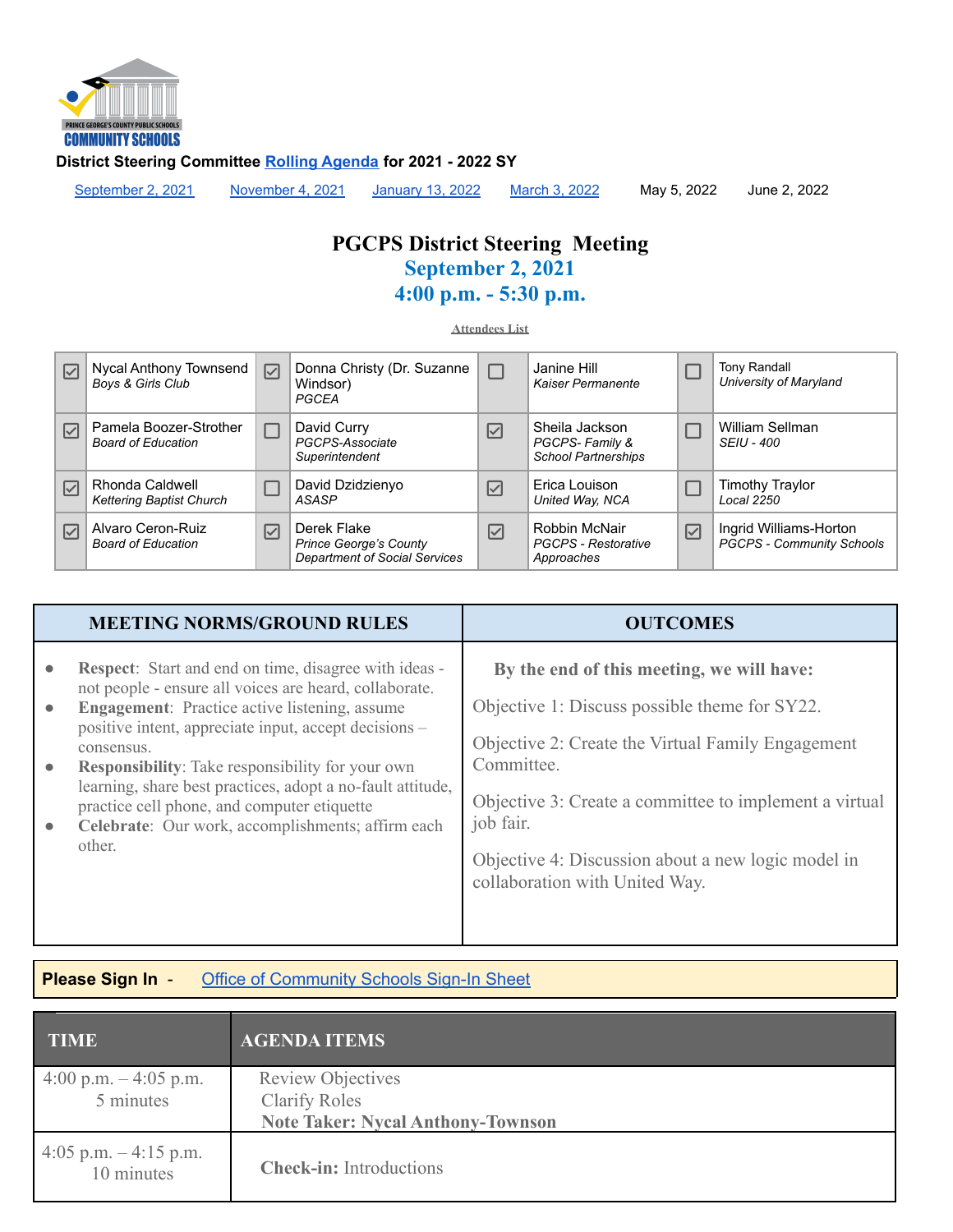

| September 2, 2021                     | November 4, 2021                                         | January 13, 2022                                                                                                                                                                                                                                                                                                                                                                                                                       | March 3, 2022 | May 5, 2022           | June 2, 2022                                                                                                                                                                                                                                                                                                                           |  |  |
|---------------------------------------|----------------------------------------------------------|----------------------------------------------------------------------------------------------------------------------------------------------------------------------------------------------------------------------------------------------------------------------------------------------------------------------------------------------------------------------------------------------------------------------------------------|---------------|-----------------------|----------------------------------------------------------------------------------------------------------------------------------------------------------------------------------------------------------------------------------------------------------------------------------------------------------------------------------------|--|--|
|                                       | What is your name?<br>What is your position?             | What is your office/organization, etc.?<br>What is one thing you did this summer for fun?                                                                                                                                                                                                                                                                                                                                              |               |                       |                                                                                                                                                                                                                                                                                                                                        |  |  |
| 4:15 p.m. $-$ 4:25 p.m.<br>10 minutes | $\bullet$<br>$\bullet$<br>$\bigcirc$<br>$\bigcirc$       | Review Previous Meeting Action Items: The committee was dedicated to<br>completing the following for SY22: adopting a theme, monthly virtual family<br>engagement workshops, a Mid-Year Job-Fair and EOY Spotlight on<br>Community Schools.<br>Secretary role vacancy. Nomination and voting.<br><b>Nycal Anthony-Townson will be Secretary for the Steering</b><br><b>Committee</b><br>Dr. Sheila Jackson will be Assistant Secretary |               |                       |                                                                                                                                                                                                                                                                                                                                        |  |  |
|                                       | <b>Action Item</b>                                       | <b>Assigned</b><br><b>Due Date</b><br><b>Status/Comments</b>                                                                                                                                                                                                                                                                                                                                                                           |               |                       |                                                                                                                                                                                                                                                                                                                                        |  |  |
|                                       |                                                          |                                                                                                                                                                                                                                                                                                                                                                                                                                        |               |                       |                                                                                                                                                                                                                                                                                                                                        |  |  |
|                                       |                                                          |                                                                                                                                                                                                                                                                                                                                                                                                                                        |               |                       |                                                                                                                                                                                                                                                                                                                                        |  |  |
| 4:15 p.m. $-$ 4:25 p.m.<br>10 minutes | 2.<br>3.<br>4.<br>justice work                           | <b>OBJECTIVE 1:</b> Discuss possible theme for SY22.<br><b>Additional Considerations/Discussion</b><br>$Empowering$ Parents + Expanding Possibilities = Powerful Communities<br>Partnerships Empowering Possibilities (PEP) Thumbs up!<br>Empowering Parents - Tools & Resources<br><b>Empowering Family Partnerships</b><br>encompass families<br><b>Powerful Communities</b>                                                         |               |                       | Possible Theme for SY22: Providing Parents Possibilities = Powerful Communities<br>5. Culturally competent curriculum in relation to national efforts around social<br>6. Request to move away from term "parents" and consider an alternate term to<br>7. Proposed theme following discussion: Partnership Empowering Possibilities = |  |  |
|                                       | <b>Action Item</b><br><b>Assigned</b><br><b>Due Date</b> |                                                                                                                                                                                                                                                                                                                                                                                                                                        |               |                       |                                                                                                                                                                                                                                                                                                                                        |  |  |
|                                       | Adopt a theme for SY22                                   | Partnerships Empowering Possibilities (PEP)                                                                                                                                                                                                                                                                                                                                                                                            |               | Steering<br>Committee | $\left \mathcal{S}\right $                                                                                                                                                                                                                                                                                                             |  |  |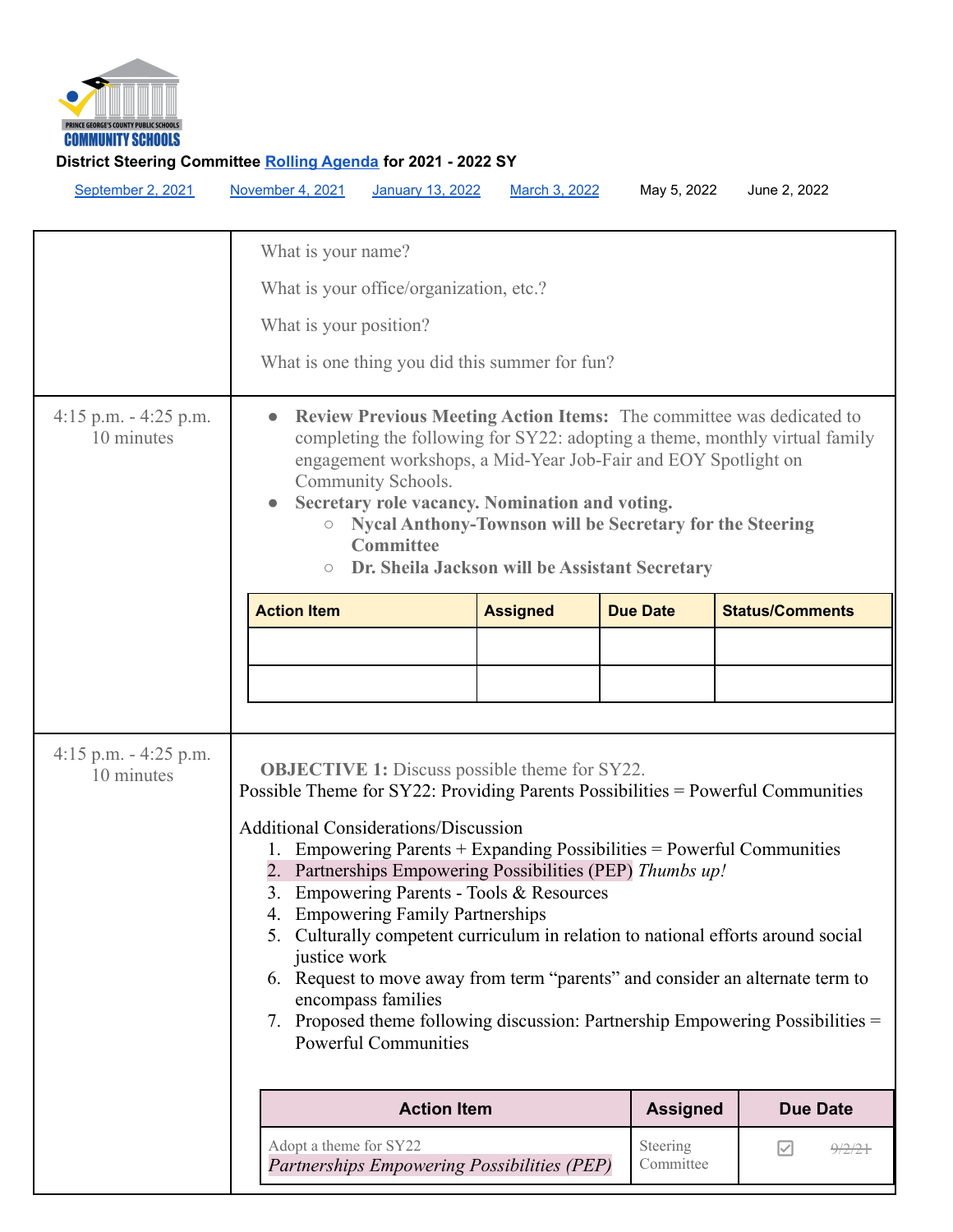

[September 2, 2021](#page-0-0) [November 4, 2021](#page-4-0) [January 13, 2022](#page-8-0) [March 3, 2022](#page-13-0) May 5, 2022 June 2, 2022

| 4:25 p.m. $-$ 4:40 p.m.<br>15 minutes | <b>OBJECTIVE 2:</b> Create the Virtual Community Schools Resource Committee.<br><b>Virtual Community Schools Resource</b><br>Meetings once a month<br>What does it mean to be a Community School<br><b>Family Engagement</b><br><b>Restorative Justice Practices</b><br>Mental Health<br>Leveraging District Steering Committee talents and resources to increase<br>support for families<br><b>Summer Programming</b><br>Pull in Alums of the TV Stations, Celebrity Factor to draw an increase in<br>attendees |                                                                                                                   |         |  |  |  |  |
|---------------------------------------|------------------------------------------------------------------------------------------------------------------------------------------------------------------------------------------------------------------------------------------------------------------------------------------------------------------------------------------------------------------------------------------------------------------------------------------------------------------------------------------------------------------|-------------------------------------------------------------------------------------------------------------------|---------|--|--|--|--|
|                                       | <b>Action Item</b><br><b>Assigned</b><br><b>Due Date</b>                                                                                                                                                                                                                                                                                                                                                                                                                                                         |                                                                                                                   |         |  |  |  |  |
|                                       | Create a Virtual Community Schools<br>Resource Committee that educates, engages,<br>and empowers partners                                                                                                                                                                                                                                                                                                                                                                                                        | 4 to 5 Members of the<br>Steering Committee:<br>Erica Louison,<br>Pamela<br>Boozer-Strother<br>Dr. Sheila Jackson | 0/2/21  |  |  |  |  |
|                                       | The committee will have an action plan for<br>implementation to share with the Steering<br>Committee                                                                                                                                                                                                                                                                                                                                                                                                             | 4 to 5 Members of the<br><b>Steering Committee</b>                                                                | 11/4/21 |  |  |  |  |
|                                       |                                                                                                                                                                                                                                                                                                                                                                                                                                                                                                                  |                                                                                                                   |         |  |  |  |  |
| 4:40 p.m. $-$ 5:00 p.m.<br>20 minutes | <b>OBJECTIVE 3:</b> Create a committee to implement a virtual job fair.<br>Mid-Year Activity: Hosting a Job Fair for Parents<br>Discussion:<br>Consider support for families with legal circumstances that may prevent them<br>from applying and/or acquiring sufficient employment                                                                                                                                                                                                                              |                                                                                                                   |         |  |  |  |  |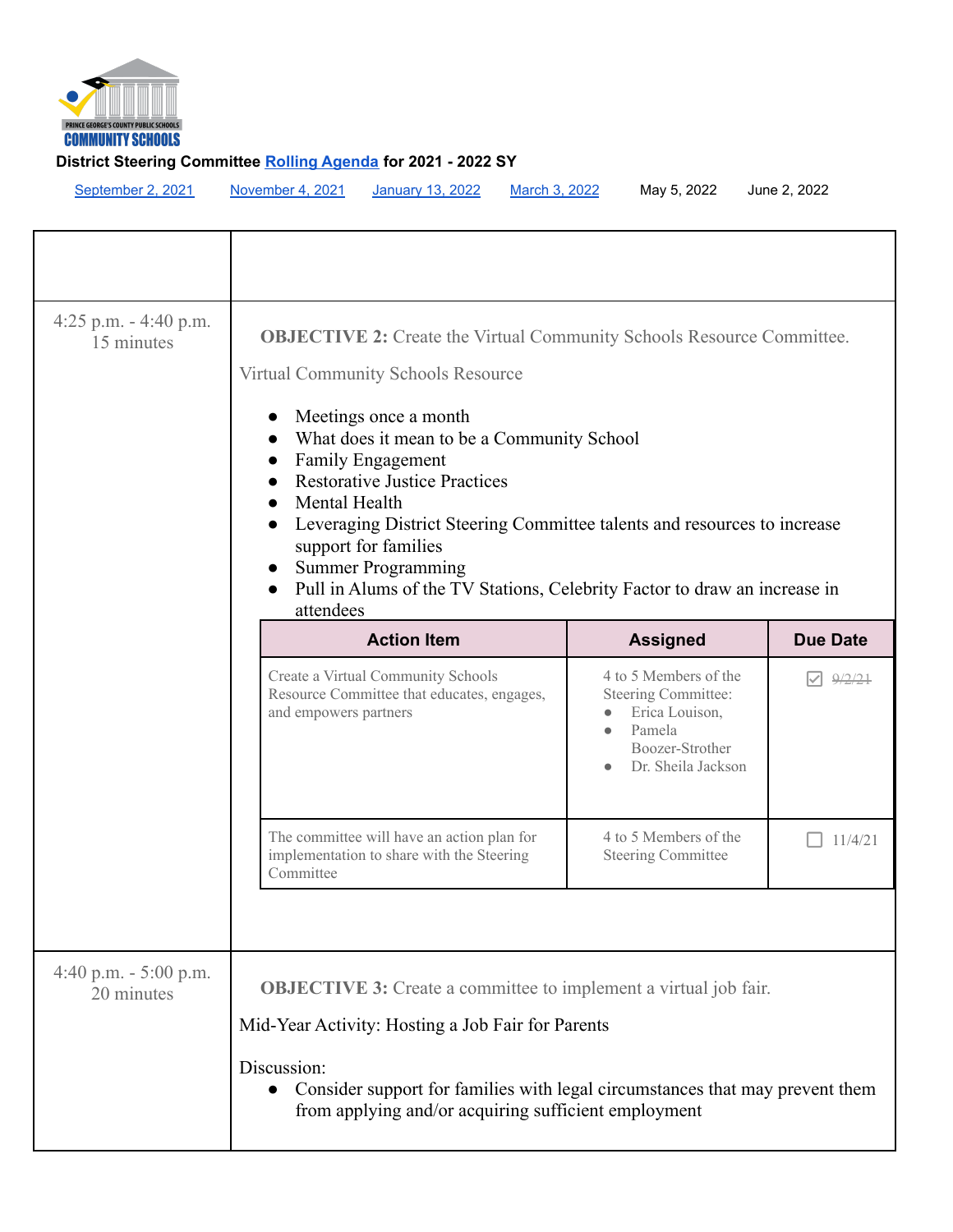

[September 2, 2021](#page-0-0) [November 4, 2021](#page-4-0) [January 13, 2022](#page-8-0) [March 3, 2022](#page-13-0) May 5, 2022 June 2, 2022

|                                       | <b>Action Item</b>                                                                                                          |                                                                                                                                                                                                                       | <b>Due Date</b> |
|---------------------------------------|-----------------------------------------------------------------------------------------------------------------------------|-----------------------------------------------------------------------------------------------------------------------------------------------------------------------------------------------------------------------|-----------------|
|                                       | Create a committee that will be responsible<br>for the entire program.                                                      | <b>Assigned</b><br>4 to 5 Members of the<br><b>Steering Committee</b><br>Rhonda Caldwell<br>$\bullet$<br>Nycal Anthony -<br>$\bullet$<br>Townsend<br>Dr. Ingrid Williams<br>Horton<br>Dr. Tony Randall<br>Derek Flake | 9/2/21          |
|                                       | The committee will have an action plan for<br>implementation to share with the Steering<br>Committee                        | 4 to 5 Members of the<br><b>Steering Committee</b>                                                                                                                                                                    | 11/4/21         |
|                                       | The committee will be prepared to execute<br>the job fair                                                                   | 4 to 5 Members of the<br><b>Steering Committee</b>                                                                                                                                                                    | 12/3/21         |
|                                       | Way.<br>Needs an update based upon changes over three years of implementation<br>$\bullet$<br>Members will be kept informed |                                                                                                                                                                                                                       |                 |
| $5:10$ p.m - $5:20$ p.m<br>10 minutes | Next Meeting Thursday, November 4, 2021 4:00 p.m.- Items to discuss:                                                        |                                                                                                                                                                                                                       |                 |
|                                       | <b>Virtual Community Schools Workshops</b><br>Virtual Job Fair                                                              |                                                                                                                                                                                                                       |                 |
|                                       | Plus $(+)$                                                                                                                  | Delta (-)                                                                                                                                                                                                             |                 |
|                                       | Good cooperation<br>參<br>❖ Positive energy in relation to<br><b>Community Schools</b><br><b>❖</b> Time efficient            | $\frac{1}{2}$                                                                                                                                                                                                         |                 |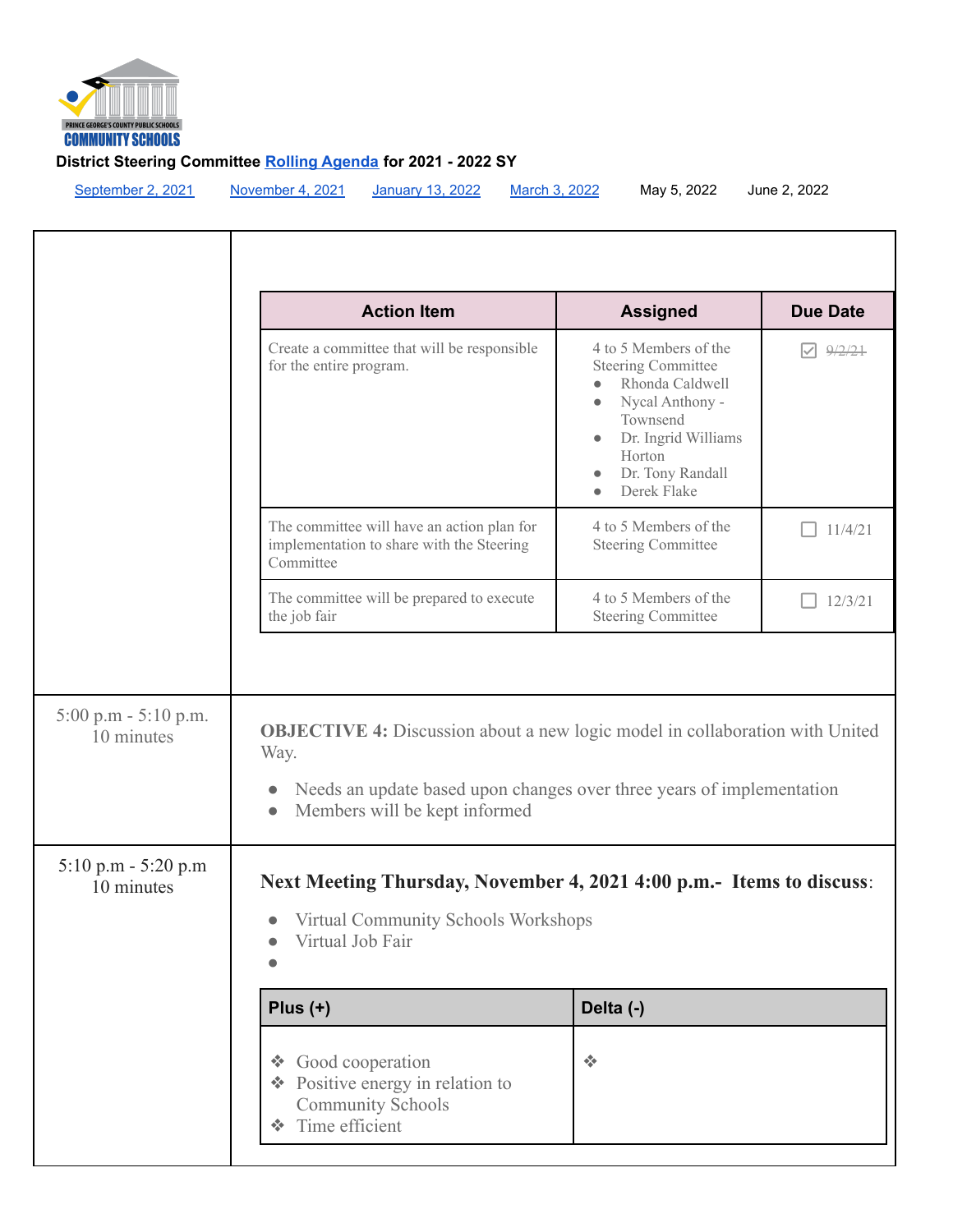

<span id="page-4-0"></span>

[September 2, 2021](#page-0-0) **[November 4, 2021](#page-4-0) [January 13, 2022](#page-8-0) [March 3, 2022](#page-13-0) May 5, 2022 June 2, 2022** 

# **PGCPS District Steering Committee Meeting**

### **November 4, 2021 4:00 p.m. - 5:30 p.m.**

**Attendees List**

| $\overline{\vee}$    | Nycal Anthony Townsend<br><b>Boys &amp; Girls Club</b> | $\triangledown$ | Dr. Suzanne Windsor<br>PGCFA                                                                   | $\boxed{\smile}$     | Janine Hill<br>Kaiser Permanente                               |   | <b>Tony Randall</b><br>University of Maryland              |
|----------------------|--------------------------------------------------------|-----------------|------------------------------------------------------------------------------------------------|----------------------|----------------------------------------------------------------|---|------------------------------------------------------------|
| $\boxed{\checkmark}$ | Pamela Boozer-Strother<br><b>Board of Education</b>    |                 | David Curry<br>PGCPS-Associate<br>Superintendent                                               | $\boxed{\checkmark}$ | Sheila Jackson<br>PGCPS-Family &<br><b>School Partnerships</b> |   | William Sellman<br><b>SEIU - 400</b>                       |
| $\overline{\vee}$    | Rhonda Caldwell<br><b>Kettering Baptist Church</b>     |                 | David Dzidzienyo<br>ASASP                                                                      | $\boxed{\checkmark}$ | Erica Louison<br>United Way, NCA                               |   | Timothy Traylor<br>Local 2250                              |
|                      | Alvaro Ceron-Ruiz<br><b>Board of Education</b>         | ∣✓∣             | <b>Whitney Pailin</b><br><b>Prince George's County</b><br><b>Department of Social Services</b> |                      | Robbin McNair<br><b>PGCPS - Restorative</b><br>Approaches      | ☑ | Ingrid Williams-Horton<br><b>PGCPS - Community Schools</b> |

|                        | <b>MEETING NORMS/GROUND RULES</b>                                                                                                                                                                                                       | <b>OUTCOMES</b>                                                                                                                                  |
|------------------------|-----------------------------------------------------------------------------------------------------------------------------------------------------------------------------------------------------------------------------------------|--------------------------------------------------------------------------------------------------------------------------------------------------|
| $\bullet$<br>$\bullet$ | <b>Respect:</b> Start and end on time, disagree with ideas -<br>not people - ensure all voices are heard, collaborate.<br><b>Engagement:</b> Practice active listening, assume<br>positive intent, appreciate input, accept decisions – | By the end of this meeting, we will have:<br>Objective 1: Heard updates and next steps from the<br>Virtual Community Schools Resource Committee. |
| $\bullet$              | consensus.<br><b>Responsibility:</b> Take responsibility for your own<br>learning, share best practices, adopt a no-fault attitude,<br>practice cell phone, and computer etiquette                                                      | Objective 2: Heard updates and next steps from the<br>Virtual Job Fair.                                                                          |
| $\bullet$              | Celebrate: Our work, accomplishments; affirm each<br>other.                                                                                                                                                                             | Objective 3: Shared updates in the Office of<br>Community Schools.                                                                               |

**Please Sign In** - Office of [Community](https://docs.google.com/forms/d/e/1FAIpQLScfPPUBRBXrORnmH5My2E5bwD0fBwqlY088V_rPVzSaydRNZA/viewform) Schools Sign-In Sheet

| <b>TIME</b>                          | <b>AGENDA ITEMS</b>                                                                           |
|--------------------------------------|-----------------------------------------------------------------------------------------------|
| 4:00 p.m. $-4:05$ p.m.<br>5 minutes  | <b>Review Objectives</b><br><b>Clarify Roles</b><br><b>Note Taker: Nycal Anthony Townsend</b> |
| 4:05 p.m. $-4:15$ p.m.<br>10 minutes | Check-in:https://www.cbsnews.com/news/dads-on-duty-louisiana-school-update/                   |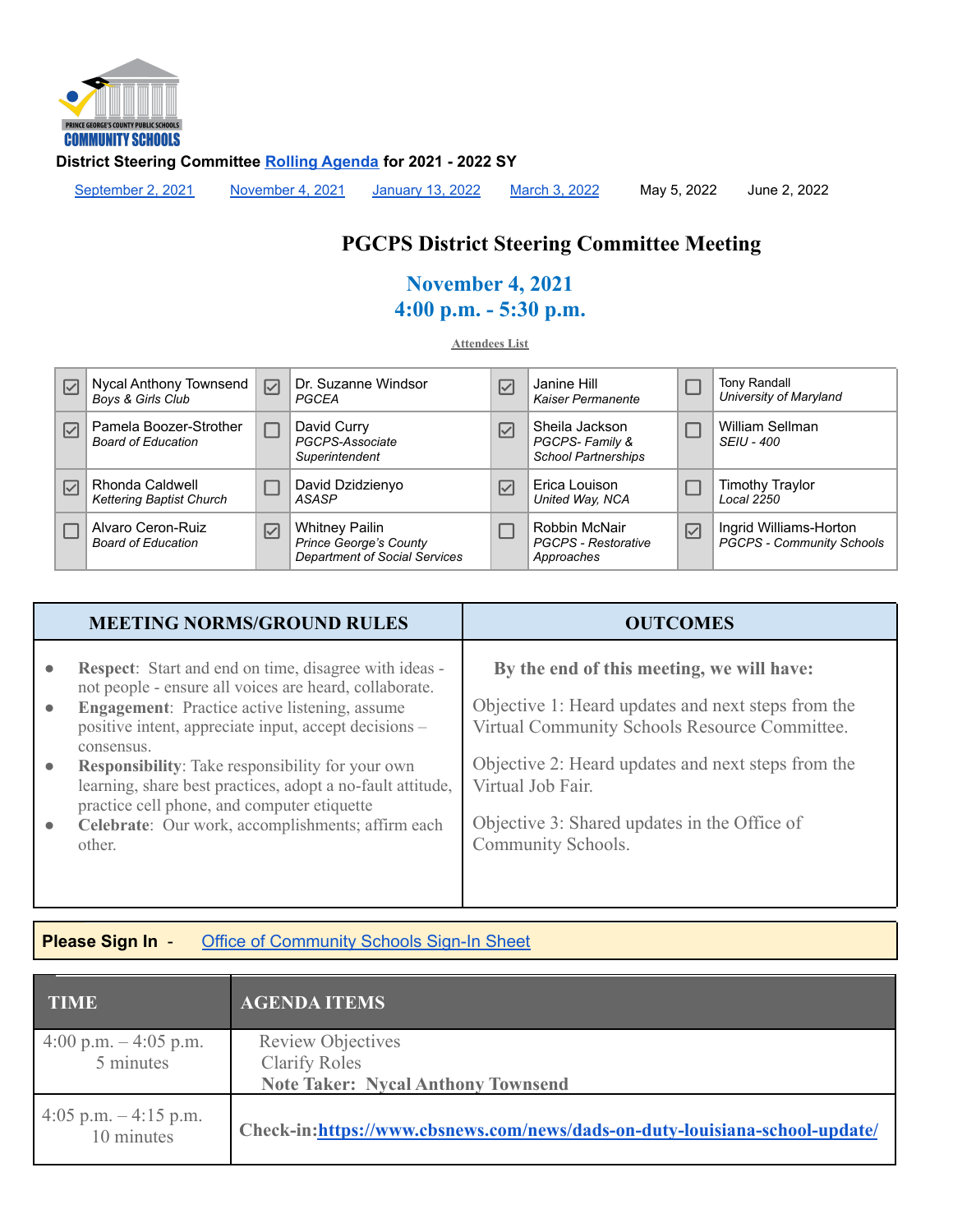

| September 2, 2021                     | <b>November 4, 2021</b><br>January 13, 2022                                                                                                                                                                                                                                                                                                                                                                                              | March 3, 2022                                                  | May 5, 2022     | June 2, 2022                                                                                                                   |
|---------------------------------------|------------------------------------------------------------------------------------------------------------------------------------------------------------------------------------------------------------------------------------------------------------------------------------------------------------------------------------------------------------------------------------------------------------------------------------------|----------------------------------------------------------------|-----------------|--------------------------------------------------------------------------------------------------------------------------------|
| 4:15 p.m. $-4:25$ p.m.<br>10 minutes  | <b>Review Previous Meeting Action Items:</b><br>2 Subcommittees were created:<br>$\circ$<br>$\bigcirc$<br>$\circ$<br>shared.                                                                                                                                                                                                                                                                                                             | A new secretary was elected.<br>implementation will be shared. |                 | Virtual Community School Resource Committee and a plan for<br>Virtual Job Fair Committee and a plan for implementation will be |
|                                       | <b>Action Item</b>                                                                                                                                                                                                                                                                                                                                                                                                                       | <b>Assigned</b>                                                | <b>Due Date</b> | <b>Status/Comments</b>                                                                                                         |
|                                       |                                                                                                                                                                                                                                                                                                                                                                                                                                          |                                                                |                 |                                                                                                                                |
| 4:25 p.m. $-$ 4:35 p.m.<br>10 minutes | <b>OBJECTIVE 1:</b> Heard updates and next steps from the Virtual Community<br>Schools Resource Committee.<br>The Subcommittee has not yet met to date.<br><b>Action Item</b>                                                                                                                                                                                                                                                            |                                                                | <b>Assigned</b> | <b>Due Date</b>                                                                                                                |
|                                       | The Subcommittee will schedule a meeting to                                                                                                                                                                                                                                                                                                                                                                                              | <b>VCSR</b>                                                    | 1/13/2021       |                                                                                                                                |
|                                       | develop an implementation plan to be presented by<br>the next meeting.                                                                                                                                                                                                                                                                                                                                                                   |                                                                |                 | Committee                                                                                                                      |
|                                       | A tickler will be sent out to remind committee<br>members of this commitment.                                                                                                                                                                                                                                                                                                                                                            |                                                                | <b>NAT</b>      | 11/10/2021                                                                                                                     |
|                                       | Add Dr. Windsor to the VCSR Committee<br>membership                                                                                                                                                                                                                                                                                                                                                                                      |                                                                | <b>NAT</b>      | 11/14/21                                                                                                                       |
|                                       |                                                                                                                                                                                                                                                                                                                                                                                                                                          |                                                                |                 |                                                                                                                                |
| 4:35 p.m. $-4:45$ p.m.<br>10 minutes  | <b>OBJECTIVE 2:</b> Heard updates and next steps from the Virtual Job Fair presented<br>by Janine Hill.<br>Tuesday, November 30,2021 @9-11am (READY Theme) Coaching, Interviewing<br>Skills and Career Assessments (sponsored by Kaiser). Agenda will be provided. 45<br>minute sessions and evaluations.<br>Wednesday, December 8, 2021 $(a)9-11$ am (SET Theme) Dress for Success,<br>Interviewing 45 minute sessions and evaluations. |                                                                |                 |                                                                                                                                |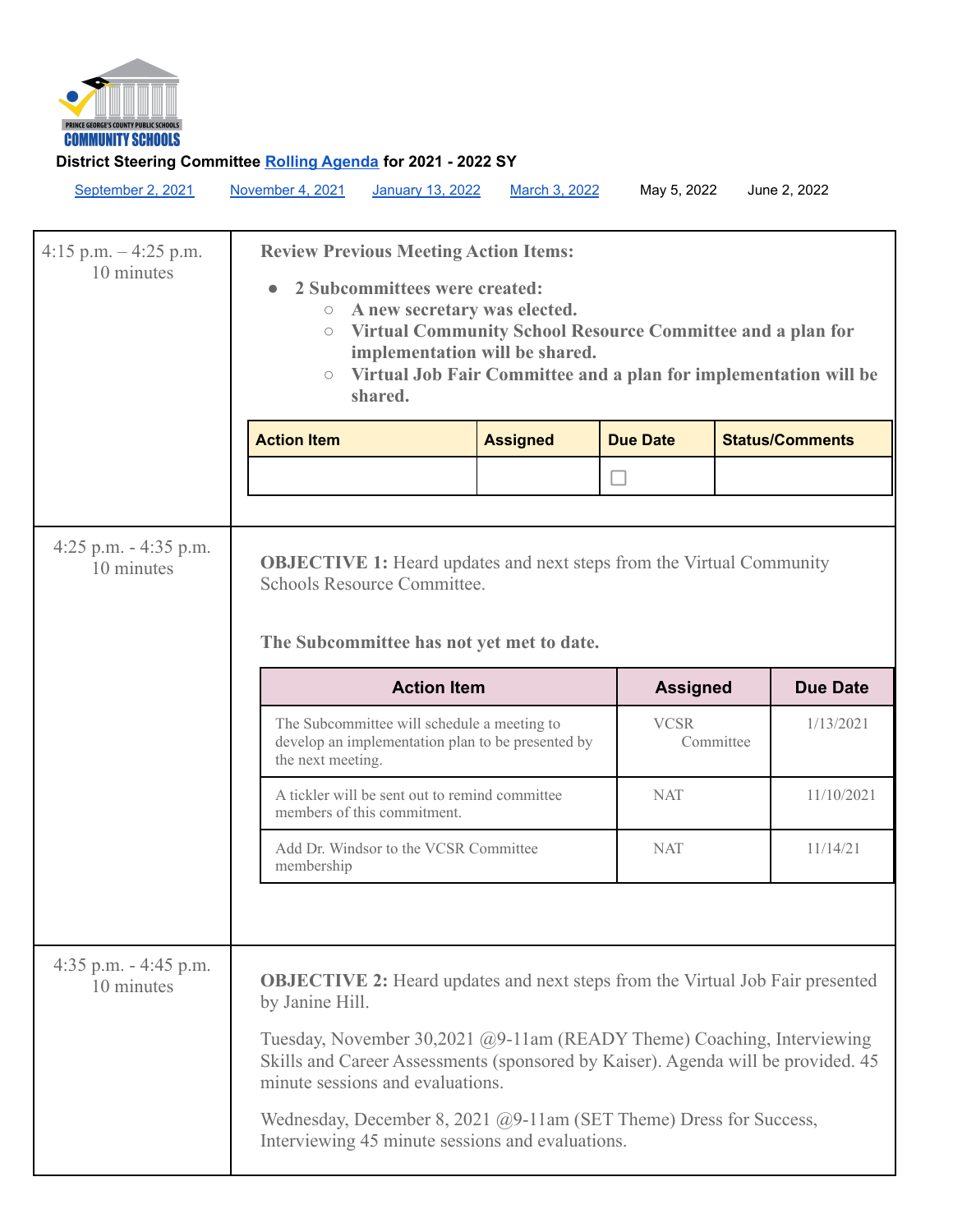

| September 2, 2021                     | November 4, 2021                                                                                           | <b>January 13, 2022</b>                                                                                                                                                                                                             | March 3, 2022 | May 5, 2022      | June 2, 2022    |  |
|---------------------------------------|------------------------------------------------------------------------------------------------------------|-------------------------------------------------------------------------------------------------------------------------------------------------------------------------------------------------------------------------------------|---------------|------------------|-----------------|--|
|                                       |                                                                                                            | Wednesday, December 15, 2021 @9-11am (GO Theme) Zoom Job Interviews<br>hosted on the UMD platform (6 candidates per employers) and evaluations.<br>Targeting 100 attendees/participants; Giveaways will be awarded (Prizes include: |               |                  |                 |  |
|                                       |                                                                                                            | Fitness Club Membership; Gift Card for Business Attire; Technology Kit for<br>Virtual Interviews; One on One Coaching)                                                                                                              |               |                  |                 |  |
|                                       | <b>Job Fair Flyer (2).pdf</b>                                                                              |                                                                                                                                                                                                                                     |               |                  |                 |  |
|                                       |                                                                                                            | <b>Action Item</b>                                                                                                                                                                                                                  |               | <b>Assigned</b>  | <b>Due Date</b> |  |
|                                       |                                                                                                            | Flyers to be distributed through social media                                                                                                                                                                                       |               | All              | 11/5/2021       |  |
| 4:45 p.m. $-$ 4:50 p.m.<br>10 minutes |                                                                                                            | <b>OBJECTIVE 3:</b> Shared updates in the Office of Community Schools.<br>Board Member Booze-Strothers presented CIS to the Board (Link to recording                                                                                |               |                  |                 |  |
|                                       |                                                                                                            | provided. Here is the link to the session hosted by Keisha Thorpe<br>https://youtu.be/XlHHEw0dGTE                                                                                                                                   |               |                  |                 |  |
|                                       |                                                                                                            | All Site Coordinators have been secured for all new CIS.                                                                                                                                                                            |               |                  |                 |  |
|                                       | CIS Needs Assessments are currently being conducted until 11/12/21 for all<br>students, parents and staff. |                                                                                                                                                                                                                                     |               |                  |                 |  |
|                                       |                                                                                                            | Family engagement activities are being host by CIS Site Coordinators.                                                                                                                                                               |               |                  |                 |  |
|                                       |                                                                                                            | <b>Action Item</b>                                                                                                                                                                                                                  |               | <b>Assigned</b>  | <b>Due Date</b> |  |
|                                       |                                                                                                            | Career Fair Subcommittee Report                                                                                                                                                                                                     |               | Subcomm<br>ittee | 1/13/22         |  |
|                                       |                                                                                                            |                                                                                                                                                                                                                                     |               |                  |                 |  |
| 4:50 p.m. $-$ 5:00 p.m.               |                                                                                                            | Next Meeting - Thursday, January 13, 2022 4:00 p.m.                                                                                                                                                                                 |               |                  |                 |  |
| 10 minutes                            | Items to discuss:                                                                                          |                                                                                                                                                                                                                                     |               |                  |                 |  |
|                                       |                                                                                                            | Virtual School Resource Center Subcommittee Report                                                                                                                                                                                  |               |                  |                 |  |
|                                       | Plus $(+)$                                                                                                 |                                                                                                                                                                                                                                     | Delta (-)     |                  |                 |  |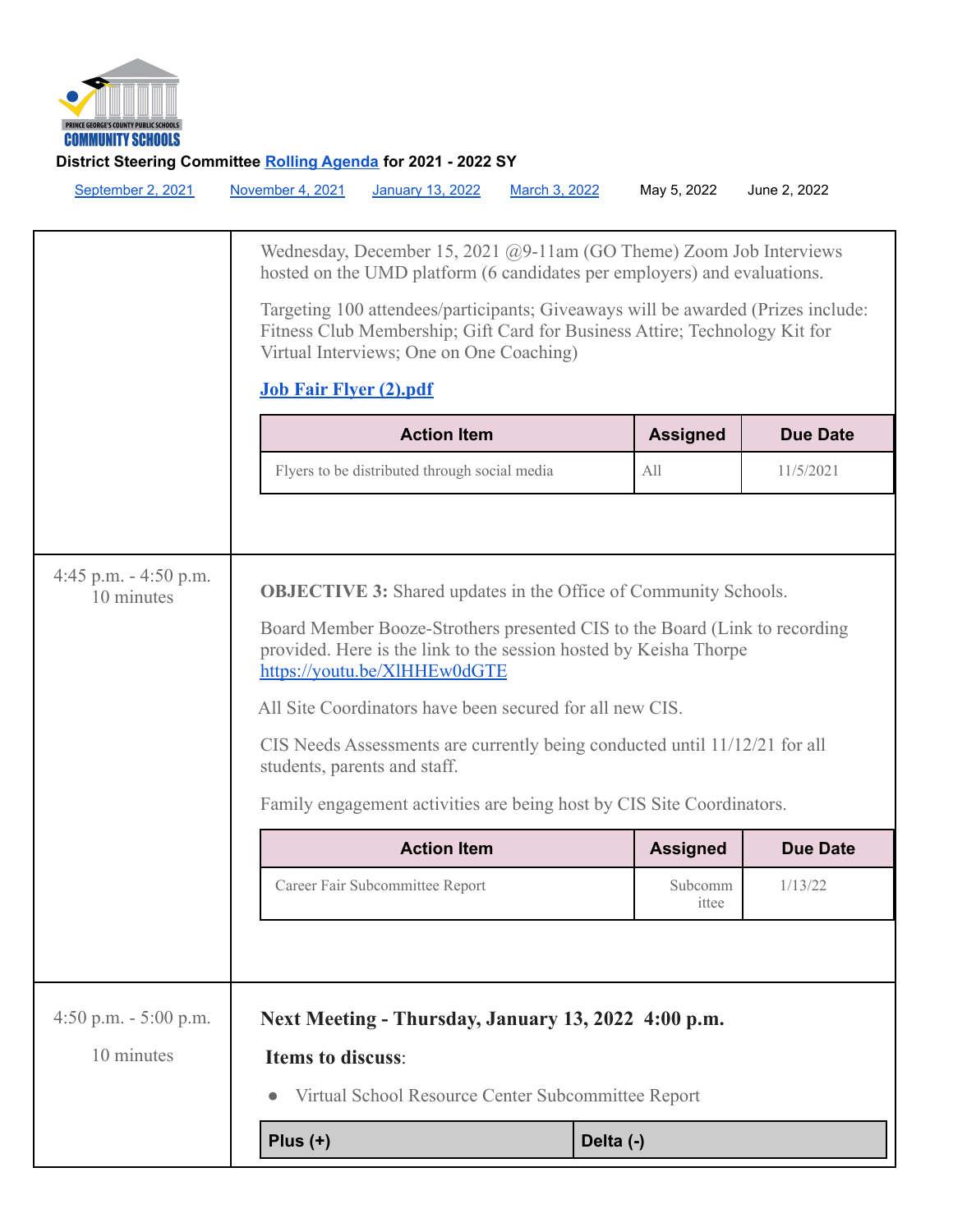

| September 2, 2021 | November 4, 2021 | January 13, 2022                                                                                                                                          | March 3, 2022               | May 5, 2022 | June 2, 2022 |  |
|-------------------|------------------|-----------------------------------------------------------------------------------------------------------------------------------------------------------|-----------------------------|-------------|--------------|--|
|                   |                  | Subcommittee "ticklers" are truly<br>appreciated!<br>❖ Great reports received<br>❖ Great to hear from the field from<br><b>BOE</b> member Boozer-Strother | $\mathcal{L}_{\mathcal{L}}$ |             |              |  |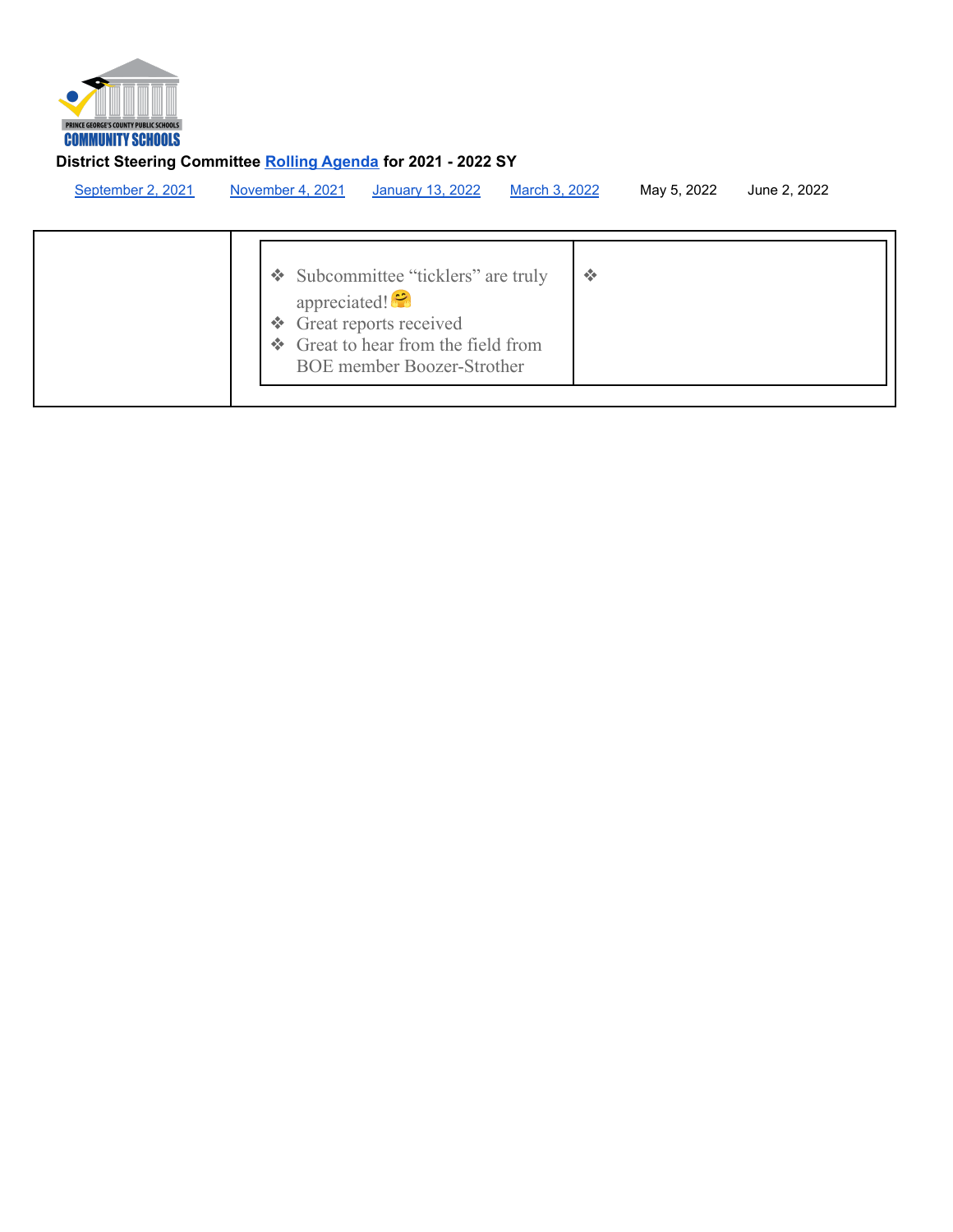

<span id="page-8-0"></span>[September 2, 2021](#page-0-0) **[November 4, 2021](#page-4-0) [January 13, 2022](#page-8-0) [March 3, 2022](#page-13-0) May 5, 2022 June 2, 2022** 

# **PGCPS District Steering Meeting January 13, 2022 4:00 p.m. - 5:30 p.m.**

**Attendees List**

| $\triangledown$ | Nycal Anthony Townsend<br>Boys & Girls Club         | $\triangledown$         | Dr. Susan Windsor<br>PGCEA                                                                     |                      | Janine Hill<br>Kaiser Permanente                               |                           | <b>Tony Randall</b><br>University of Maryland              |
|-----------------|-----------------------------------------------------|-------------------------|------------------------------------------------------------------------------------------------|----------------------|----------------------------------------------------------------|---------------------------|------------------------------------------------------------|
| $\triangledown$ | Pamela Boozer-Strother<br><b>Board of Education</b> |                         | David Curry<br>PGCPS-Associate<br>Superintendent                                               | ☑                    | Sheila Jackson<br>PGCPS-Family &<br><b>School Partnerships</b> |                           | William Sellman<br><b>SEIU - 400</b>                       |
| ⊻               | Rhonda Caldwell<br><b>Kettering Baptist Church</b>  | ⋈                       | David Dzidzienyo<br>ASASP                                                                      | ☑                    | Erica Louison<br>United Way, NCA                               |                           | Timothy Traylor<br>Local 2250                              |
|                 | Alvaro Ceron-Ruiz<br><b>Board of Education</b>      | $\vert\mathcal{p}\vert$ | <b>Whitney Rhodes</b><br><b>Prince George's County</b><br><b>Department of Social Services</b> | $\boxed{\checkmark}$ | Robin McNair<br><b>PGCPS - Restorative</b><br>Approaches       | $\vert \mathcal{V} \vert$ | Ingrid Williams-Horton<br><b>PGCPS - Community Schools</b> |

|                        | <b>MEETING NORMS/GROUND RULES</b>                                                                                                                                                                                                                     | <b>OUTCOMES</b>                                                                                                                                 |
|------------------------|-------------------------------------------------------------------------------------------------------------------------------------------------------------------------------------------------------------------------------------------------------|-------------------------------------------------------------------------------------------------------------------------------------------------|
| $\bullet$<br>$\bullet$ | <b>Respect:</b> Start and end on time, disagree with ideas -<br>not people - ensure all voices are heard, collaborate.<br><b>Engagement:</b> Practice active listening, assume<br>positive intent, appreciate input, accept decisions –<br>consensus. | By the end of this meeting, we will have:<br>Objective 1: An updated report from the Virtual School<br>Resource Series Subcommittee Report.     |
| $\bullet$<br>$\bullet$ | <b>Responsibility:</b> Take responsibility for your own<br>learning, share best practices, adopt a no-fault attitude,<br>practice cell phone, and computer etiquette<br>Celebrate: Our work, accomplishments; affirm each<br>other.                   | Objective 2: An updated report from the Virtual Jobfair<br>Subcommittee Report.<br>Objective 3: Share the new Community School Board<br>Policy. |

### **Please Sign In** - Office of [Community](https://docs.google.com/forms/d/e/1FAIpQLScfPPUBRBXrORnmH5My2E5bwD0fBwqlY088V_rPVzSaydRNZA/viewform) Schools Sign-In Sheet

| <b>TIME</b>                         | <b>AGENDA ITEMS</b>                                                                                    |
|-------------------------------------|--------------------------------------------------------------------------------------------------------|
| 4:00 p.m. $-4:05$ a.m.<br>5 minutes | Lunch<br><b>Review Objectives</b><br><b>Clarify Roles</b><br><b>Note Taker: Nycal Anthony Townsend</b> |
| 4:05 p.m. $-4:10$ p.m.<br>5 minutes | <b>Check-in:</b><br>Name 1 thing you are leaving in 2021.<br>$\bullet$                                 |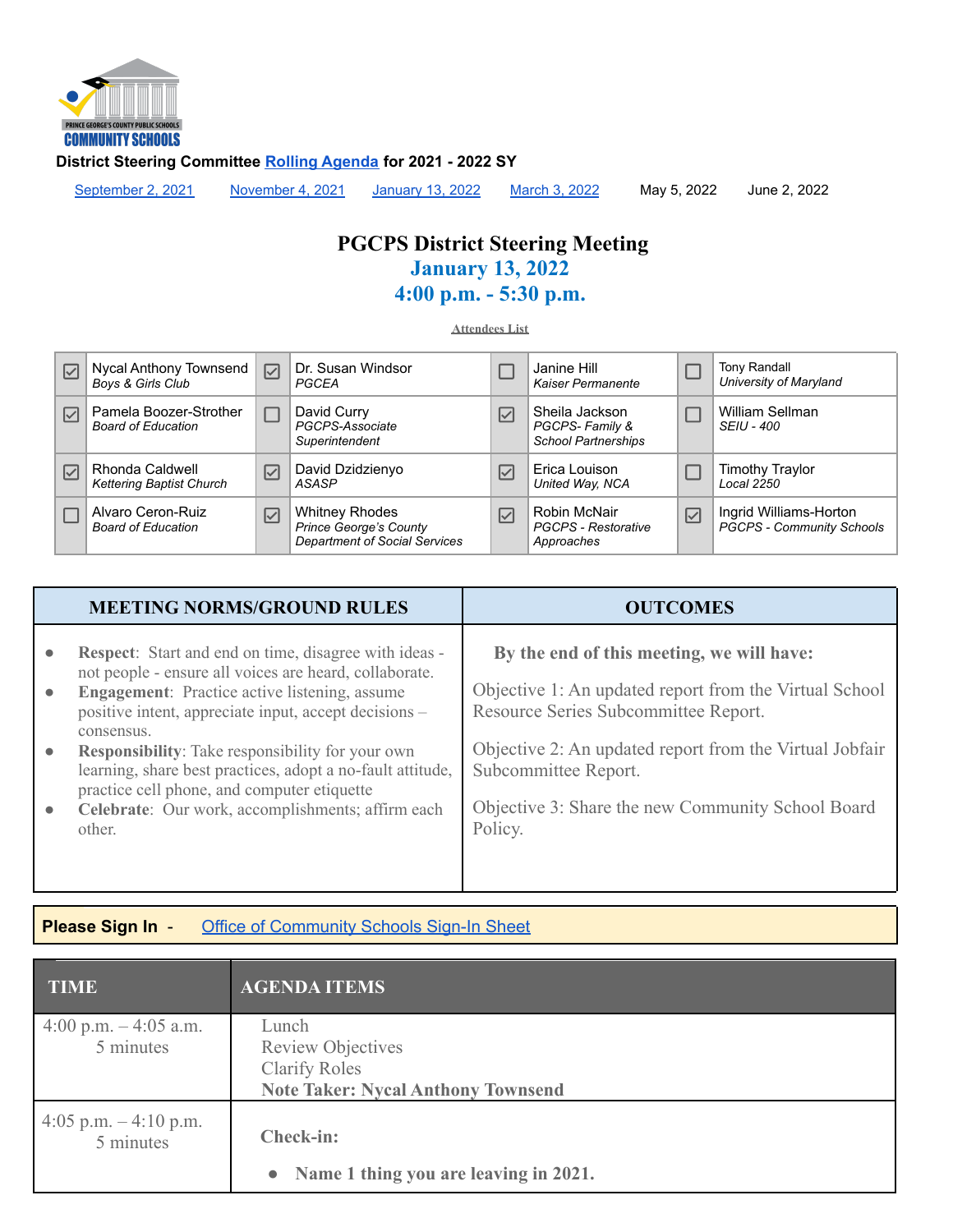

| September 2, 2021                                    | November 4, 2021<br><b>January 13, 2022</b>                                                                                                                                                                                                                                                                                                                                                                                                                                                                                                                                                                                                                                                                                                                                                                        | March 3, 2022            | May 5, 2022                   | June 2, 2022           |  |  |  |  |
|------------------------------------------------------|--------------------------------------------------------------------------------------------------------------------------------------------------------------------------------------------------------------------------------------------------------------------------------------------------------------------------------------------------------------------------------------------------------------------------------------------------------------------------------------------------------------------------------------------------------------------------------------------------------------------------------------------------------------------------------------------------------------------------------------------------------------------------------------------------------------------|--------------------------|-------------------------------|------------------------|--|--|--|--|
|                                                      | Dr. Windsor- make healthier choices<br>$\circ$<br>Nycal-leaving fear and anxiety.<br>$\circ$<br>Robin-Unintentional choices and bread.<br>$\circ$<br>Sheila-fear and anxiety<br>$\bigcirc$<br>Rhonda-college tuition for her son.<br>$\bigcirc$<br><b>Whitney-negative thinking</b><br>$\bigcirc$<br>Ingrid-Leaving all things of old, stay of old.<br>$\bigcirc$<br>Name 1 thing you are looking forward to in 2022.<br><b>Hope and optimism</b><br>$\bigcirc$<br>Robin-Intentional in everything she does and cottage cheese.<br>$\bigcirc$<br>Embracing joy and gratitude.<br>$\bigcirc$<br>Rhonda-Dent in the pandemic.<br>$\bigcirc$<br>Whitney- positive thoughts and relaxing.<br>$\bigcirc$<br>Ingrid-Reach out to people that she hasn't connected with in a<br>$\bigcirc$<br>while. "Check in on Others" |                          |                               |                        |  |  |  |  |
| $4:10 \text{ p.m.} - 4:15 \text{ p.m.}$<br>5 minutes | <b>Review Previous Meeting Action Items:</b>                                                                                                                                                                                                                                                                                                                                                                                                                                                                                                                                                                                                                                                                                                                                                                       |                          |                               |                        |  |  |  |  |
|                                                      | <b>Action Item</b>                                                                                                                                                                                                                                                                                                                                                                                                                                                                                                                                                                                                                                                                                                                                                                                                 | <b>Assigned</b>          | <b>Due Date</b>               | <b>Status/Comments</b> |  |  |  |  |
|                                                      | The Subcommittee will schedule<br>a meeting to develop an<br>implementation plan to be<br>presented by the next meeting.                                                                                                                                                                                                                                                                                                                                                                                                                                                                                                                                                                                                                                                                                           | <b>VCSR</b><br>Committee | <b>☑</b> <del>1/13/2021</del> | <b>Completed</b>       |  |  |  |  |
|                                                      | A tickler will be sent out to<br>remind committee members of<br>this commitment.                                                                                                                                                                                                                                                                                                                                                                                                                                                                                                                                                                                                                                                                                                                                   | <b>NAT</b>               | 11/10/2021                    | <b>Completed</b>       |  |  |  |  |
|                                                      | Add Dr. Windsor to the VCSR<br>Committee membership                                                                                                                                                                                                                                                                                                                                                                                                                                                                                                                                                                                                                                                                                                                                                                | <b>NAT</b>               | 11/14/21                      | <b>Completed</b>       |  |  |  |  |
|                                                      | <b>Completed</b><br>Career Fair Subcommittee<br>Subcommittee<br>1/13/22<br>Report                                                                                                                                                                                                                                                                                                                                                                                                                                                                                                                                                                                                                                                                                                                                  |                          |                               |                        |  |  |  |  |
| $4:15$ p.m. $-4:30$ p.m.<br>15 minutes               | <b>OBJECTIVE 1:</b> An updated report from the Virtual School Resource Series<br>Subcommittee Report.<br>A Virtual Resource Fair Series is being developed in partnership with PGCPS & UMD on a monthly<br>or bi-monthly. The details of the series are still in process but anticipate a start in February, 2022 (last<br>week of the month). College & Career Readiness, Financial Literacy & Special support for<br>parents/guardians returning from incarceration.                                                                                                                                                                                                                                                                                                                                             |                          |                               |                        |  |  |  |  |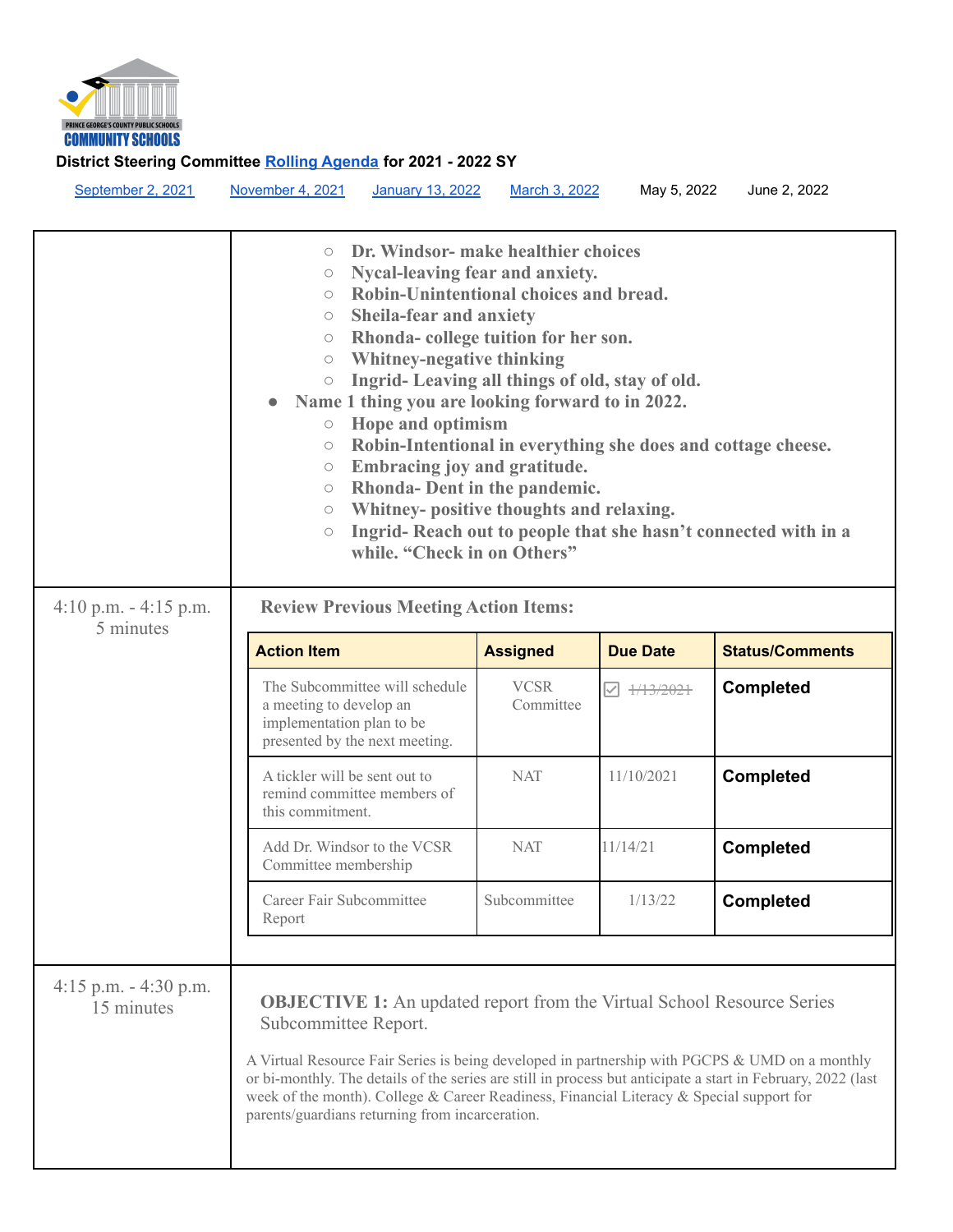

[September 2, 2021](#page-0-0) [November 4, 2021](#page-4-0) [January 13, 2022](#page-8-0) [March 3, 2022](#page-13-0) May 5, 2022 June 2, 2022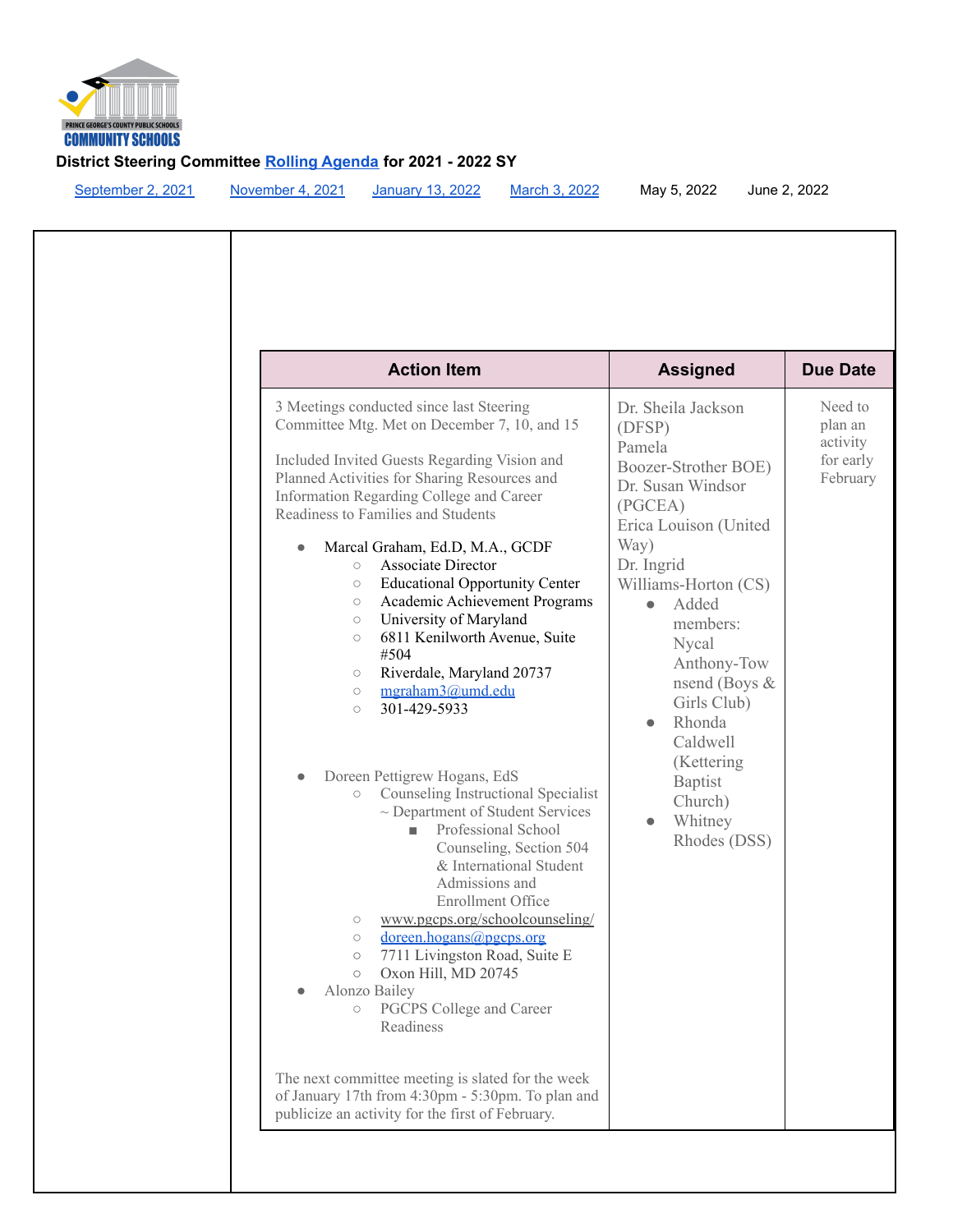

| September 2, 2021                    | November 4, 2021                                                                                                                                                                                                                                                                                                                                                             | <b>January 13, 2022</b>                                                                                                                                                                                                                                                                                                                                                                                                                                                                         | March 3, 2022 | May 5, 2022        | June 2, 2022    |  |  |  |
|--------------------------------------|------------------------------------------------------------------------------------------------------------------------------------------------------------------------------------------------------------------------------------------------------------------------------------------------------------------------------------------------------------------------------|-------------------------------------------------------------------------------------------------------------------------------------------------------------------------------------------------------------------------------------------------------------------------------------------------------------------------------------------------------------------------------------------------------------------------------------------------------------------------------------------------|---------------|--------------------|-----------------|--|--|--|
| 4:30 pm -4:45 p.m.<br>15 minutes     | job applicants. We now have a great blueprint for repeating this effort in the future.                                                                                                                                                                                                                                                                                       | <b>OBJECTIVE 2:</b> An updated report from the Virtual Jobfair Subcommittee Report.<br>Celebrate the Accomplishment of the Committee. Thank you to our members and community<br>partners. Special appreciation to the PGCPS Translation Services, UMD $\&$ our generous sponsors<br>who contributed raffle gifts for participants. Great organization of the Virtual Job Fair. Participation<br>level was less than desired, however, we acknowledge the challenging environment for recruiting |               |                    |                 |  |  |  |
|                                      |                                                                                                                                                                                                                                                                                                                                                                              | <b>Action Item</b>                                                                                                                                                                                                                                                                                                                                                                                                                                                                              |               | <b>Assigned</b>    | <b>Due Date</b> |  |  |  |
|                                      |                                                                                                                                                                                                                                                                                                                                                                              | Upload notes from the jobfair                                                                                                                                                                                                                                                                                                                                                                                                                                                                   |               | Rhonda<br>Caldwell |                 |  |  |  |
|                                      |                                                                                                                                                                                                                                                                                                                                                                              |                                                                                                                                                                                                                                                                                                                                                                                                                                                                                                 |               |                    |                 |  |  |  |
| 4:45 p.m. $-5:00$ p.m.<br>15 minutes |                                                                                                                                                                                                                                                                                                                                                                              | <b>OBJECTIVE 3:</b> Share the new Community School Board Policy.                                                                                                                                                                                                                                                                                                                                                                                                                                |               |                    |                 |  |  |  |
|                                      |                                                                                                                                                                                                                                                                                                                                                                              | <b>6.2 Draft Revisions Board Policy 1100 Community Schools Last Revisions</b><br>$11.12.21$ pgfinal.docx $(1)$ .pdf                                                                                                                                                                                                                                                                                                                                                                             |               |                    |                 |  |  |  |
|                                      | Ingrid Williams-Horton reviewed the future expansion of the number of<br>Community School sites based on a new formula for eligibility. She walked the<br>Steering Committee through the draft Policy revisions that were created to reflect<br>language in the law which governs PGCPS Community Schools as well providing<br>explicit definition of terms used in the law. |                                                                                                                                                                                                                                                                                                                                                                                                                                                                                                 |               |                    |                 |  |  |  |
|                                      | Board Member Pamela Boozer-Strothers reviewed the BOE framework that<br>supported the new board policy to expand the non-profit organization membership.<br>She recommended LAYC participate in order to enhance participation of Latin<br>communities.                                                                                                                      |                                                                                                                                                                                                                                                                                                                                                                                                                                                                                                 |               |                    |                 |  |  |  |
|                                      |                                                                                                                                                                                                                                                                                                                                                                              | <b>Action Item</b>                                                                                                                                                                                                                                                                                                                                                                                                                                                                              |               | <b>Assigned</b>    | <b>Due Date</b> |  |  |  |
|                                      | committee membership requirement to include<br>for use in the revised Board Policy.                                                                                                                                                                                                                                                                                          | Shelia Jackson clarified the need to reconsider the<br>someone from the Parent & Community Advisory Body<br>since that group was sunsetted a few years ago. Ingrid<br>Williams-Horton will investigate and get clarification                                                                                                                                                                                                                                                                    | <b>IWH</b>    |                    |                 |  |  |  |
|                                      |                                                                                                                                                                                                                                                                                                                                                                              |                                                                                                                                                                                                                                                                                                                                                                                                                                                                                                 |               |                    |                 |  |  |  |
| 5:00 p.m -5:05 p.m.<br>5 minutes     |                                                                                                                                                                                                                                                                                                                                                                              | <b>Next Meeting - March 3, 2022</b>                                                                                                                                                                                                                                                                                                                                                                                                                                                             |               |                    |                 |  |  |  |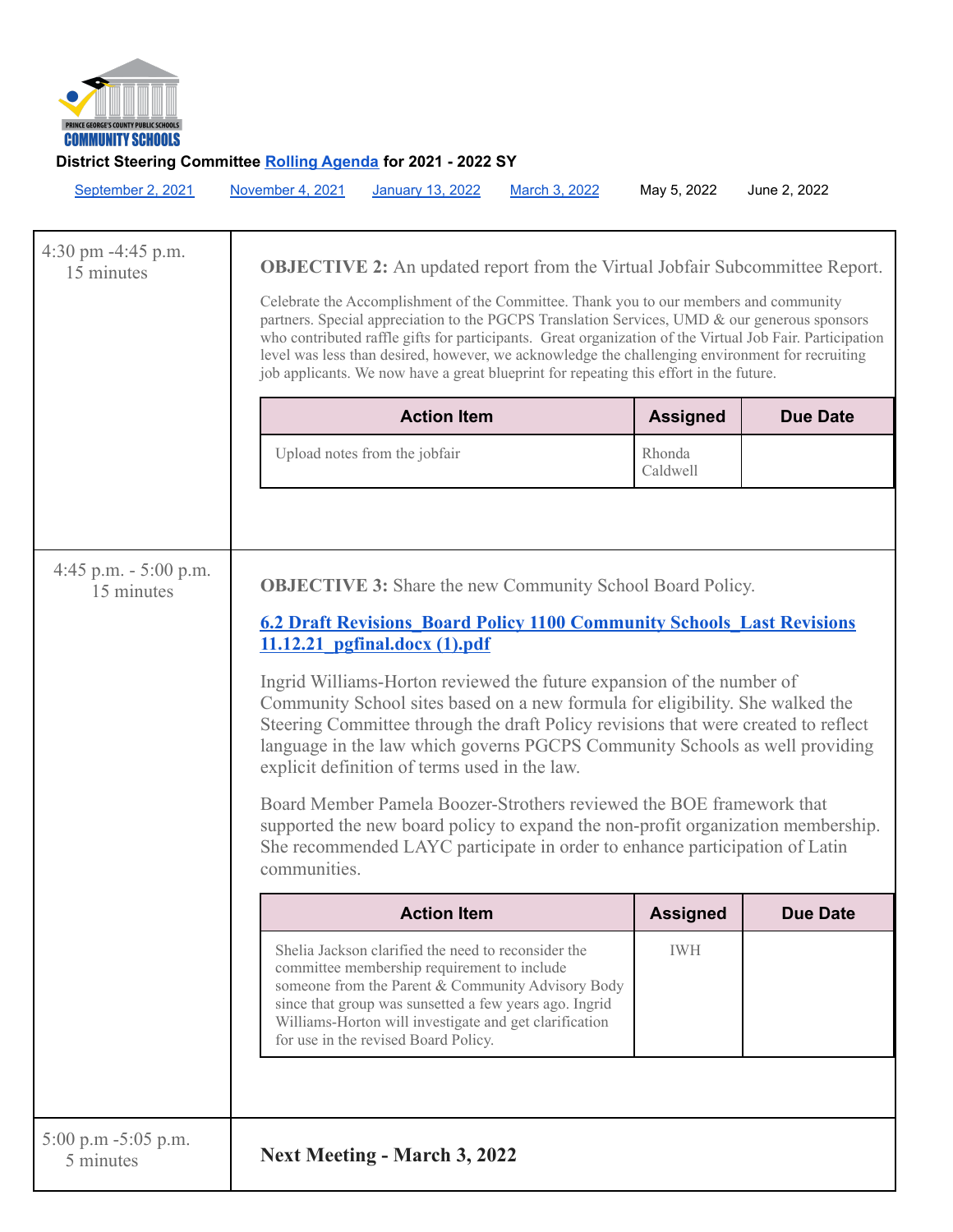

| September 2, 2021 | November 4, 2021                                                                                                                                   | <b>January 13, 2022</b> | March 3, 2022                                                       | May 5, 2022 | June 2, 2022 |
|-------------------|----------------------------------------------------------------------------------------------------------------------------------------------------|-------------------------|---------------------------------------------------------------------|-------------|--------------|
|                   | <b>Items to discuss:</b>                                                                                                                           |                         |                                                                     |             |              |
|                   | $\bullet$<br><b>Sites</b><br><b>Revised Community School Policy Updates</b><br>$\bullet$<br>Report out on the Virtual Resource Series<br>$\bullet$ |                         | Announce new Community School Sites and Ideas for Welcoming the New |             |              |
|                   | Plus $(+)$                                                                                                                                         |                         | Delta (-)                                                           |             |              |
|                   | $\mathcal{L}_{\mathcal{A}}$                                                                                                                        |                         | $\frac{1}{2}$                                                       |             |              |
|                   |                                                                                                                                                    |                         |                                                                     |             |              |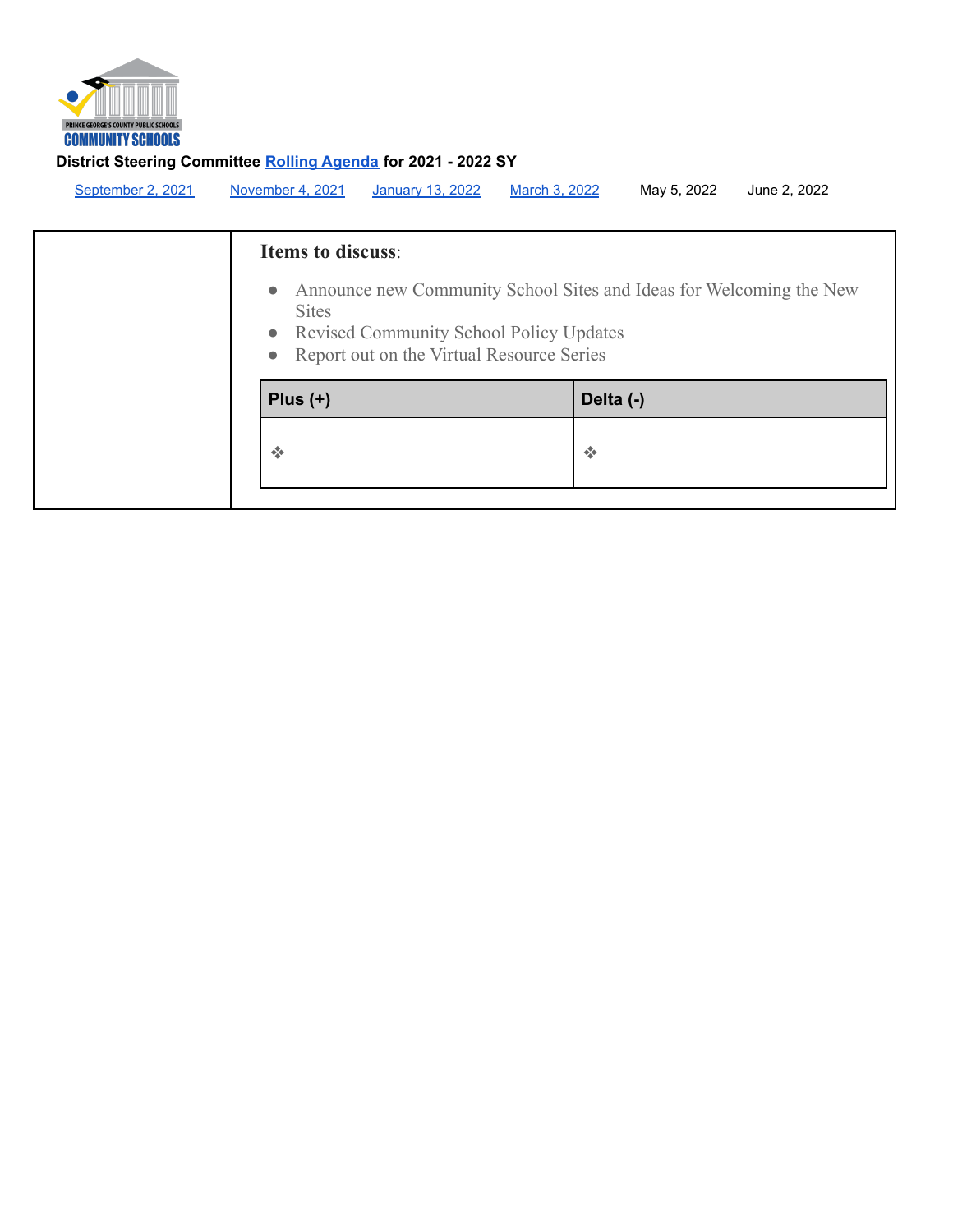

<span id="page-13-0"></span>[September 2, 2021](#page-0-0) Movember 4, 2021 [January 13, 2022](#page-8-0) [March 3, 2022](#page-13-0) May 5, 2022 June 2, 2022

## **PGCPS District Steering Committee March 3, 2022 4:00 p.m. - 5:30 p.m.**

**Attendees List**

| $\mathsf{I}\mathsf{V}$ | Nycal Anthony Townsend<br>Boys & Girls Club         | $\overline{\vee}$                   | Dr. Suzanne Winsor<br>PGCEA                                                                    | $\vert\mathcal{V}\vert$ | Janine Hill<br>Kaiser Permanente                               |                 | <b>Tony Randall</b><br>University of Maryland              |
|------------------------|-----------------------------------------------------|-------------------------------------|------------------------------------------------------------------------------------------------|-------------------------|----------------------------------------------------------------|-----------------|------------------------------------------------------------|
| $\boxed{\checkmark}$   | Pamela Boozer-Strother<br><b>Board of Education</b> | $\overline{\smash[b]{\mathcal{N}}}$ | David Curry<br>PGCPS-Associate<br>Superintendent                                               | ☑                       | Sheila Jackson<br>PGCPS-Family &<br><b>School Partnerships</b> |                 | William Sellman<br><b>SEIU - 400</b>                       |
| ⊻                      | Rhonda Caldwell<br><b>Kettering Baptist Church</b>  |                                     | David Dzidzienyo<br>ASASP                                                                      | ⋈                       | Erica Louison<br>United Way, NCA                               |                 | Timothy Traylor<br><b>Local 2250</b>                       |
|                        | Alvaro Ceron-Ruiz<br><b>Board of Education</b>      | $\vert\mathcal{V}\vert$             | <b>Whitney Rhodes</b><br><b>Prince George's County</b><br><b>Department of Social Services</b> | $\vert\mathcal{S}\vert$ | Robbin McNair<br><b>PGCPS - Restorative</b><br>Approaches      | $\triangledown$ | Ingrid Williams-Horton<br><b>PGCPS - Community Schools</b> |

| <b>MEETING NORMS/GROUND RULES</b>                                                                                                                                                                                                                 | <b>OUTCOMES</b>                                                                                                                                                                          |
|---------------------------------------------------------------------------------------------------------------------------------------------------------------------------------------------------------------------------------------------------|------------------------------------------------------------------------------------------------------------------------------------------------------------------------------------------|
| <b>Respect:</b> Start and end on time, disagree with ideas -<br>not people - ensure all voices are heard, collaborate.<br><b>Engagement:</b> Practice active listening, assume<br>positive intent, appreciate input, accept decisions -           | By the end of this meeting, we will have:<br>Objective 1: An updated report from the Virtual School<br>Resource Series Subcommittee Report.                                              |
| consensus.<br><b>Responsibility:</b> Take responsibility for your own<br>learning, share best practices, adopt a no-fault attitude,<br>practice cell phone, and computer etiquette<br>Celebrate: Our work, accomplishments; affirm each<br>other. | <b>Objective 2: Planned for Community Schools Spring</b><br>Fitness Jam and EOY Convening.<br>Objective 3: Community School updates and<br>discussions to welcome new Community Schools. |

### **Please Sign In** - Office of [Community](https://docs.google.com/forms/d/e/1FAIpQLScfPPUBRBXrORnmH5My2E5bwD0fBwqlY088V_rPVzSaydRNZA/viewform) Schools Sign-In Sheet

| <b>TIME</b>                         | <b>AGENDA ITEMS</b>                                                                                    |
|-------------------------------------|--------------------------------------------------------------------------------------------------------|
| 4:00 p.m. $-4:05$ p.m.<br>5 minutes | Lunch<br><b>Review Objectives</b><br><b>Clarify Roles</b><br><b>Note Taker: Nycal Anthony-Townsend</b> |
| $4:05p.m. - 4:10 p.m.$<br>5 minutes | <b>Check-in:</b> What television show describes your life?<br>Ingrid: 2 Broke Girls                    |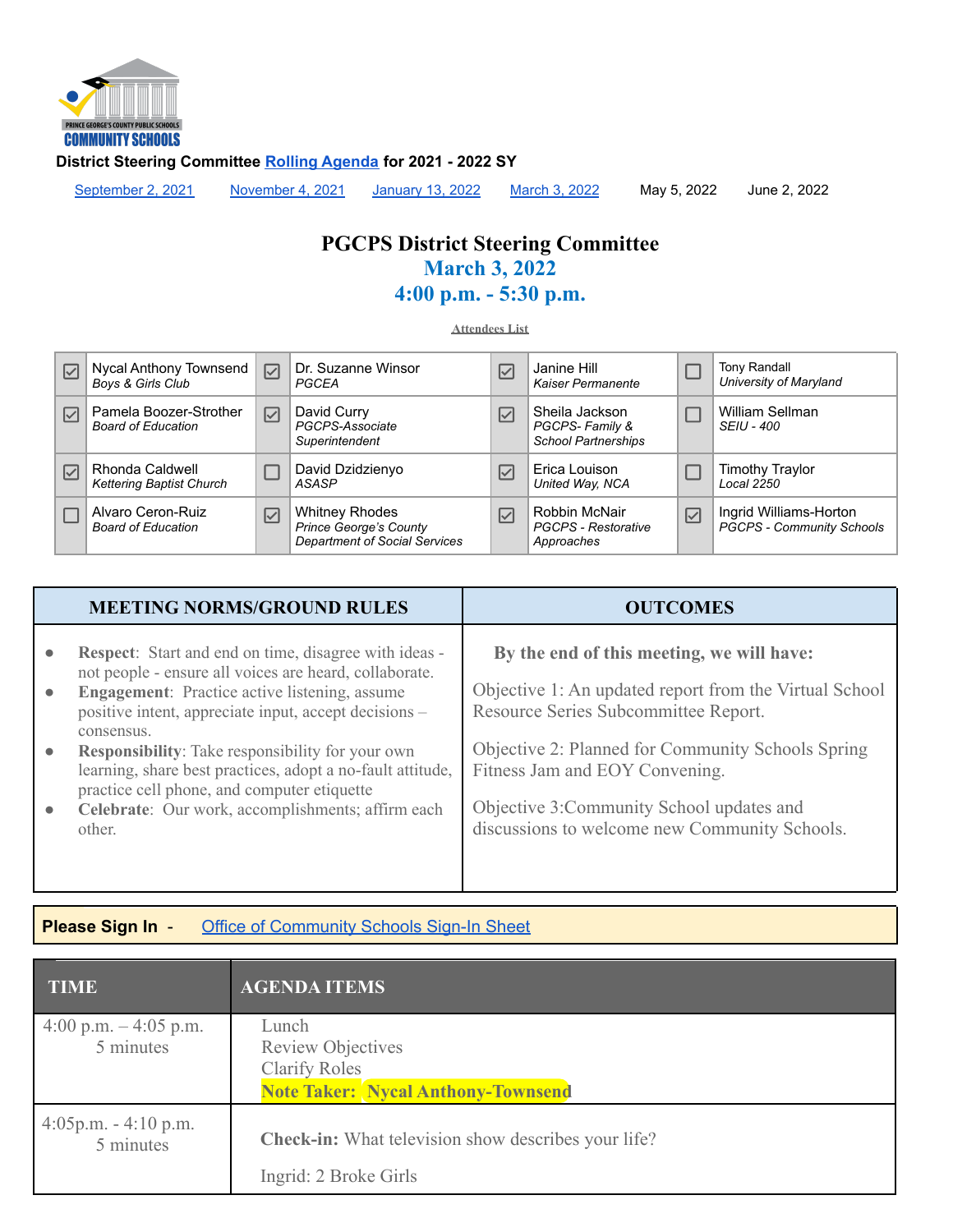

| September 2, 2021                                     | November 4, 2021                                                                                                                                                                                                                                                                                                        | <b>January 13, 2022</b>                                                                                                                                                                                                                                                                                                                                                                                                                                                                                                                                                            | March 3, 2022 | May 5, 2022     | June 2, 2022    |
|-------------------------------------------------------|-------------------------------------------------------------------------------------------------------------------------------------------------------------------------------------------------------------------------------------------------------------------------------------------------------------------------|------------------------------------------------------------------------------------------------------------------------------------------------------------------------------------------------------------------------------------------------------------------------------------------------------------------------------------------------------------------------------------------------------------------------------------------------------------------------------------------------------------------------------------------------------------------------------------|---------------|-----------------|-----------------|
|                                                       | Erica: One Day at a Time<br>Rhonda: The Goldbergs<br>Pamela: This Is Us<br>Suzanne: Facts of Life<br>Robin: Survivor                                                                                                                                                                                                    | Nycal: One Day at a Time<br>Whitney: Bobby's World/Rug Rats                                                                                                                                                                                                                                                                                                                                                                                                                                                                                                                        |               |                 |                 |
| $4:10 \text{ p.m.} - 4:15 \text{ p.m.}$<br>10 minutes | <b>OBJECTIVE 1:</b> An updated report from the Virtual School Resource Series<br>Focus of Presentations: College & Career Readiness, FAFSA & MSFA (sp?)<br>Presenters are providing incentives of 1 on 1 Coaching and Support for College<br>Registration being developed to ensure separate breakout rooms for FAFSA & |                                                                                                                                                                                                                                                                                                                                                                                                                                                                                                                                                                                    |               |                 |                 |
|                                                       |                                                                                                                                                                                                                                                                                                                         | <b>Action Item</b>                                                                                                                                                                                                                                                                                                                                                                                                                                                                                                                                                                 |               | <b>Assigned</b> | <b>Due Date</b> |
|                                                       |                                                                                                                                                                                                                                                                                                                         | Finalize confirmation letters for Speakers<br>Establish Tech support for zoom hosting and breakouts                                                                                                                                                                                                                                                                                                                                                                                                                                                                                |               | Dr. Jackson     | 3/9/22          |
|                                                       |                                                                                                                                                                                                                                                                                                                         |                                                                                                                                                                                                                                                                                                                                                                                                                                                                                                                                                                                    |               |                 |                 |
| $4:15$ p.m. $-4:25$ p.m.<br>10 minutes                | Convening.                                                                                                                                                                                                                                                                                                              | <b>OBJECTIVE 2:</b> Planned for Community Schools Spring Fitness Jam and EOY<br>Pilot Initiative conducted by local business 21st Century Expo<br>8 week (twice a week in the evenings) virtual fitness (Zumba/Yoga/Hip Hop<br>Dance) classes (20-30 participants per/class)<br>Vendor to provide yoga equipment to participants<br>6 week cooking classes (10-20 participants); food provided to participants<br>Registration managed by vendor<br>CS Coordinators will push out marketing materials developed by vendor<br>Vendor will collect evaluation data from participants |               |                 |                 |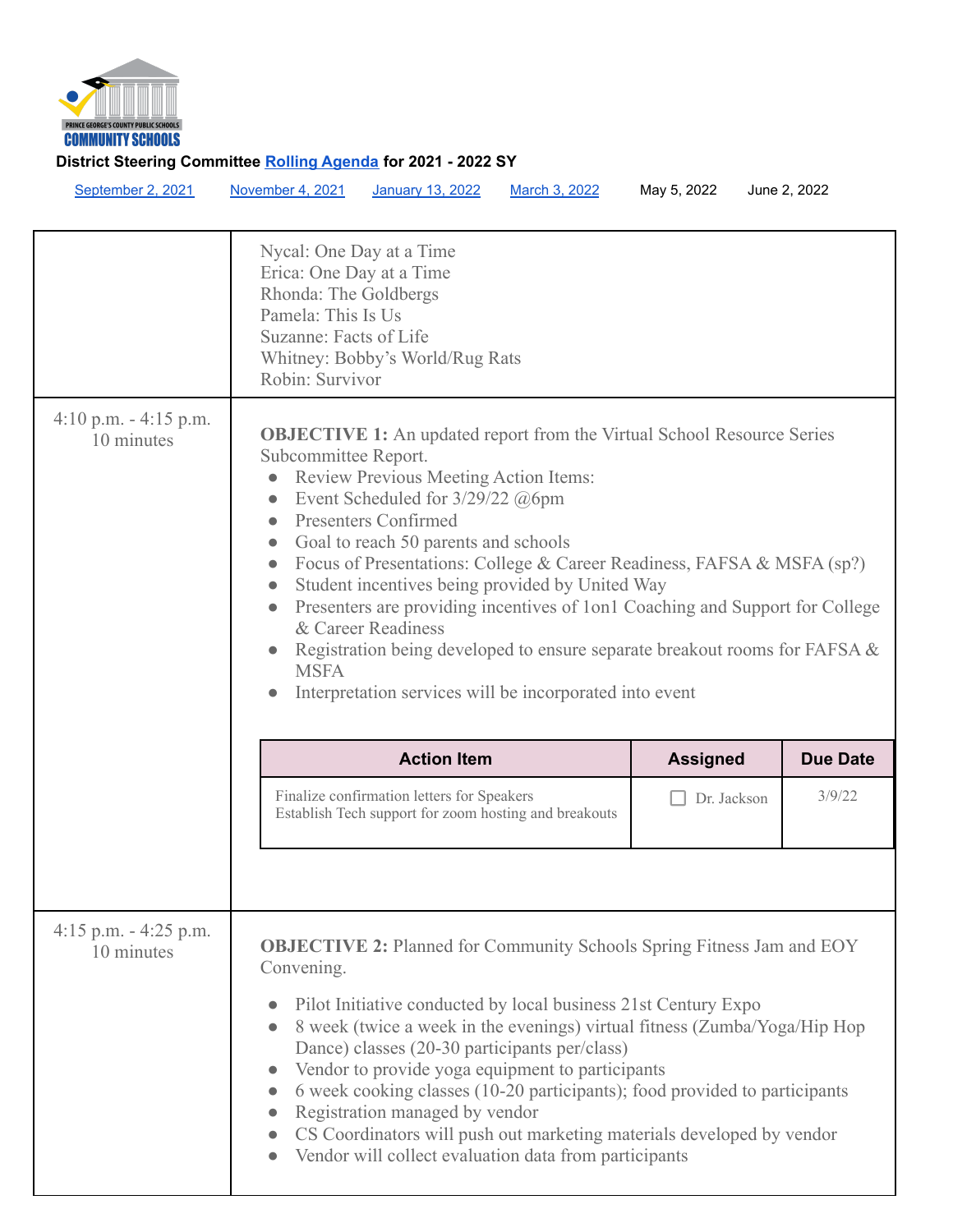

| September 2, 2021                    | November 4, 2021<br><b>January 13, 2022</b><br>March 3, 2022                                                                                                                                                     | May 5, 2022     | June 2, 2022    |  |  |  |  |  |
|--------------------------------------|------------------------------------------------------------------------------------------------------------------------------------------------------------------------------------------------------------------|-----------------|-----------------|--|--|--|--|--|
|                                      | <b>Action Item</b>                                                                                                                                                                                               | <b>Assigned</b> | <b>Due Date</b> |  |  |  |  |  |
|                                      | Spring Fitness Jam:<br>Ensure effective marketing and outreach<br>Dr. Curry ("New Communication Specialist") agreed to<br>assist in that effort Janie Zielger agreed to join the<br><b>Communications Team</b>   | Dr. Curry       |                 |  |  |  |  |  |
|                                      | <b>EOY</b>                                                                                                                                                                                                       |                 |                 |  |  |  |  |  |
|                                      | Recommendation based on 2021 EOY Feedback: Engage Steering Committee<br>Members as Presenters in the EOY event.                                                                                                  |                 |                 |  |  |  |  |  |
|                                      | Feedback included:                                                                                                                                                                                               |                 |                 |  |  |  |  |  |
|                                      | It would be great to hear from schools. As we continue to build community<br>$\bullet$<br>schools, it may be beneficial for them to speak about a specific aspect of<br>community schools.                       |                 |                 |  |  |  |  |  |
| 4:35 p.m. $-4:45$ p.m.<br>10 minutes | <b>OBJECTIVE 3 :</b> Community School updates and discussion regarding welcoming<br>new Community Schools.                                                                                                       |                 |                 |  |  |  |  |  |
|                                      | <b>Food Distribution Pilot Initiative: Supported by Bowie Produce</b>                                                                                                                                            |                 |                 |  |  |  |  |  |
|                                      | 3 CS Sites Targeted (April, May & June)<br>Distribution not limited to CS families; Need based<br>8th graders will be engaged by supporting this initiative and earning services<br>$\bullet$<br>learning hours. |                 |                 |  |  |  |  |  |
|                                      | <b>Completed Spanish Orem FLYER FREE FOOD DISTRIBUTION.docx</b>                                                                                                                                                  |                 |                 |  |  |  |  |  |
|                                      | <b>Orem FLYER: FREE FOOD DISTRIBUTION</b>                                                                                                                                                                        |                 |                 |  |  |  |  |  |
|                                      | <b>Completed Spanish Gholson FLYER FREE FOOD DISTRIBUTION.docx</b>                                                                                                                                               |                 |                 |  |  |  |  |  |
|                                      | <b>Gholson FLYER: FREE FOOD DISTRIBUTION</b>                                                                                                                                                                     |                 |                 |  |  |  |  |  |
|                                      | <b>Massie Academy FREE FOOD DISTRIBUTION</b><br><b>Completed Spanish Massie Academy FREE FOOD DISTRIBUTION.docx</b>                                                                                              |                 |                 |  |  |  |  |  |
|                                      | https://unitedwaynca.org/blog/addressing-the-digital-divide-and-college-acce<br>ss-through-technology-and-mentorship/                                                                                            |                 |                 |  |  |  |  |  |
|                                      |                                                                                                                                                                                                                  |                 |                 |  |  |  |  |  |